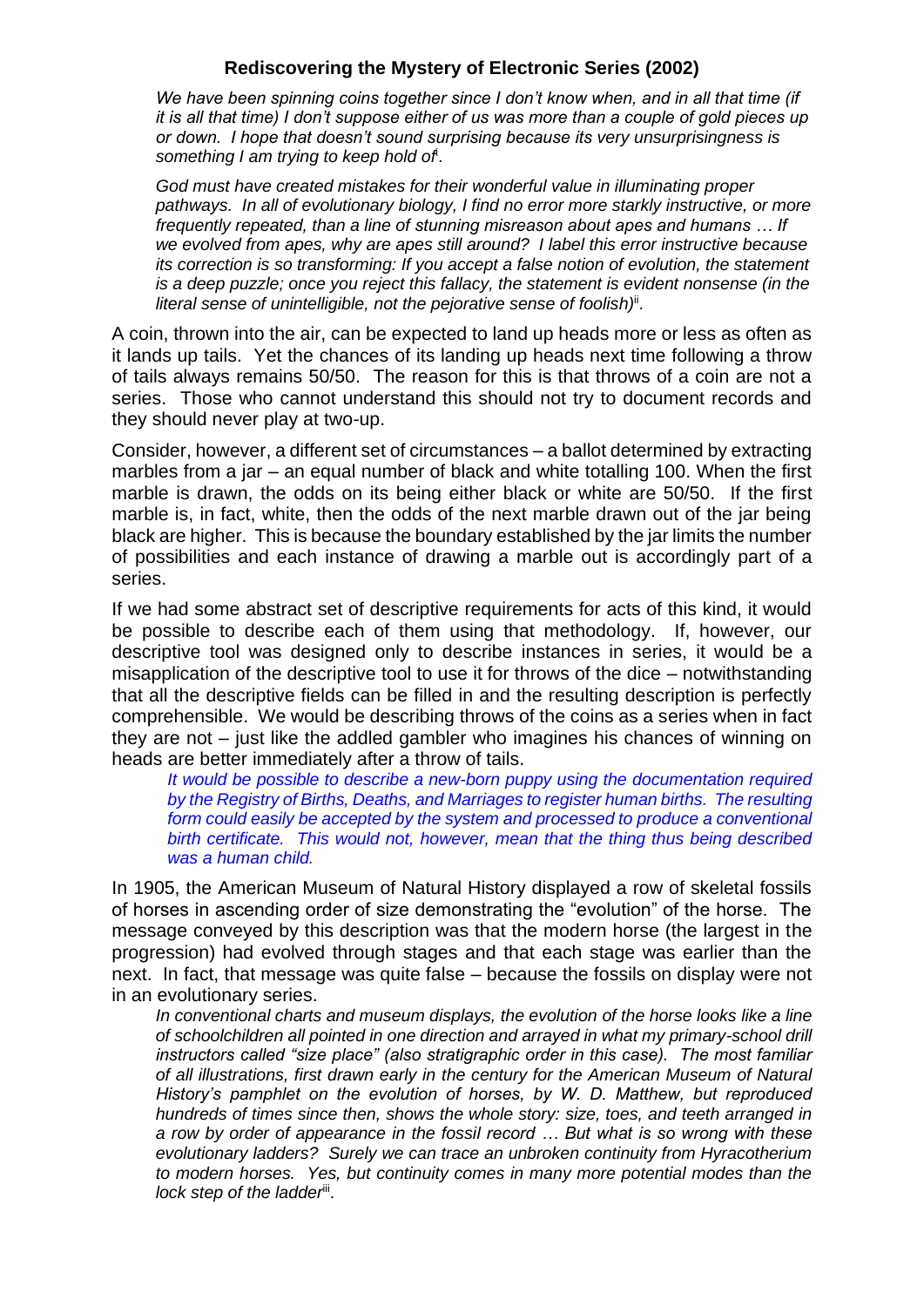Each fossil was, indeed, an example of the evolution of the horse. But they were not instances of a progression or sequence. The fossils displayed did not exist in a definable relationship to each other of which the display was illustrative. A quite false impression of succession was conveyed by the way they were arranged and described.

Records series are evidential records, not because of the manner in which they organised and still less because of the nature of the information they contain. They are evidence because their context and structure forge a link between the information they contain and some event or circumstance. More specifically, the content of a document evidences, in some way, an action or transaction. The defining characteristic of a series is that a sequence (or hierarchy of sequences) is established which contributes to knowledge of context and structure.

### **Describing a Unicorn (or, "Look, Look! A horse with an arrow in its forehead. It must have been mistaken for a deer"iv)**

The arrangement and description of series is fundamental to recordkeeping practice. It is only used by some to deliver information about dead systems to researchers in archival search rooms and on the Internet. Custodialists who wish to use it in this way must have access to the same descriptive tools to describe (as series) electronic records over which they would assume control as the rest of us will need to be recordkeepers in cyberspace. They are, however, unlikely to find them in a continuing fixation on the problems of custody.

The reason for documenting series is not to aid discovery. We document series because the evidential value of a single record depends (in large part) not simply on its context but also upon its connections with other things (chiefly context and other records). At its simplest, the organisation of the records by the recordkeeper into contingent sequences is how connections with other records are made. Records are not subsequently arranged into series so that archivists can describe them for the benefit of researchers. Records exist in series because that is how they are made and kept in the first place.

The question is not, therefore, whether a bunch of electronic stuff can be documented using a series description format; but rather whether electronic recordkeeping is in fact making and keeping electronic stuff in series. The question of how to document the stuff delivered from a records making process into the workings of an archival descriptive process is inextricably tangled up with the question of how electronic stuff is organised within a records making process. The answer may be "as series", but then again it may not. There is nothing, of course, preventing us from offering our insights on serialisation to those designing and implementing recordkeeping systems.

Not the least of the weaknesses in the custodialist position is that they have failed to develop the descriptive tools they need to achieve custody. To apply series description to electronic records you are trying to take into custody, you must first be reassured that the electronic records you are taking into custody are organised into series as a result of the process of records creation which brought them about.

Sufficient grounds exist for intelligent scepticism that the world of electronic recordkeeping is as yet organising electronic records into describable series. We are probably passing through a intermediate stage, however. It is now possible to outline, theoretically at least, how series can (and probably should) be re-established within the realm of electronic record keeping. Until that happens, so-called transfers of electronic records into a custodial environment will not happily be describable using traditional methodologies.

The descriptive techniques which will be needed to document electronic series in archives custody will most likely come out of the engagement we now have with issues of recordkeeping in cyberspace. First, to paraphrase Mrs Beeton, catch your record.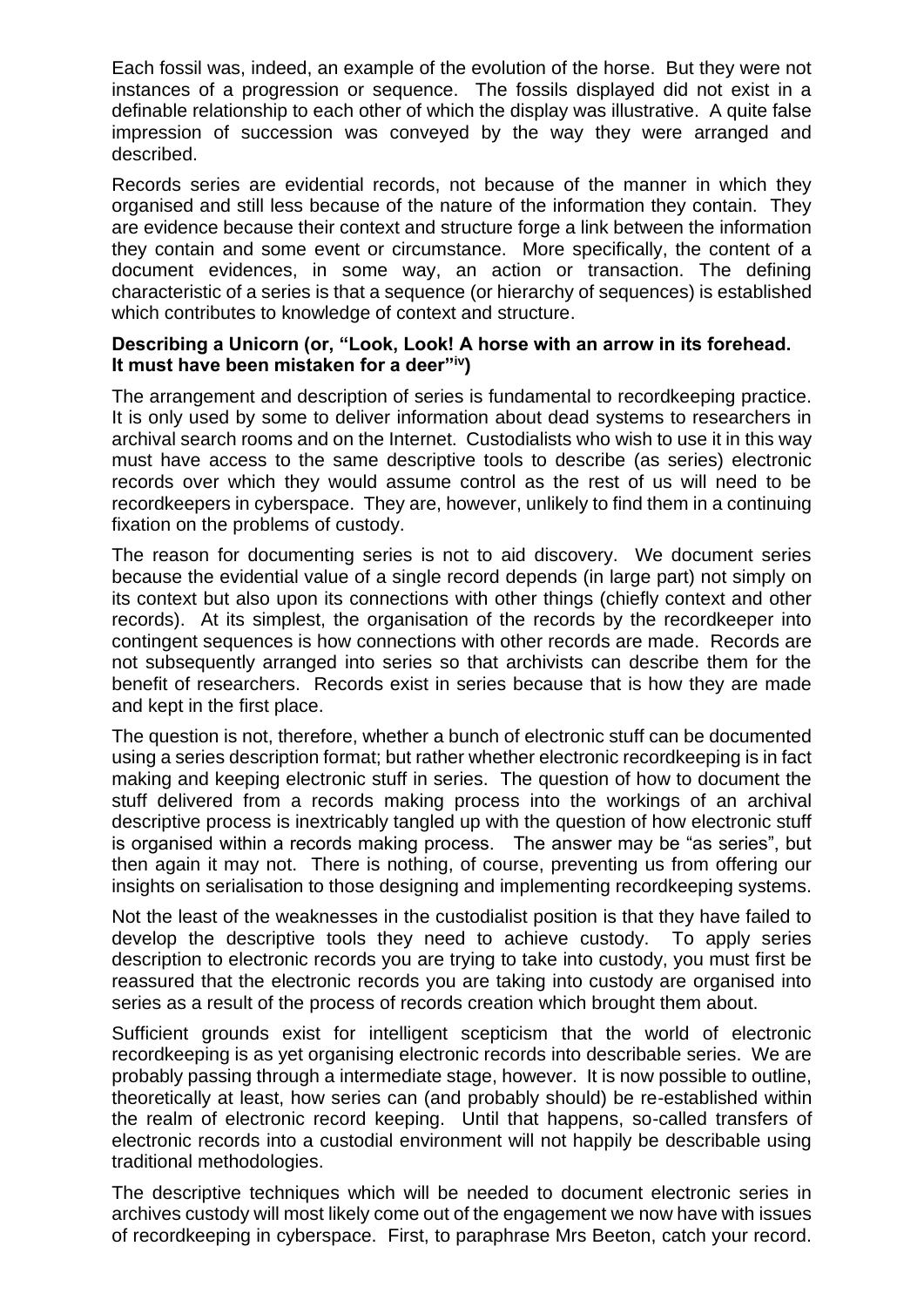The custodialists, essentially in denial, must therefore await the results of those whose work regards storage and custody as incidental, not central, to the issue. It will be a sweet irony if the tools the custodialists need to do their work (viz. the descriptive techniques necessary to ensure the survival of electronic records in archival custody) are delivered to them by those of us for whom custody is neither here nor there.

As so often happens when we think outside the square of traditional archival methods, new solutions to new problems arising in cyberspace usually throw light on some hitherto unresolved problems in the world of physical recordkeeping. To anticipate, at this point, the general conclusions of this article, it is likely that electronic series will present us with two problems which will require major surgery to traditional series description:

a. a much more complicated set of issues around provenance, and

b. a much higher incidence of records belonging to more than one series. When we think through the implications of this insight, we find that provenance was just as complicated in the paper world and that sequencing of paper records was also not as unproblematical as it seemed.

Consider a series of book registers. In the paper world, we would describe the volumes as a series according to the system of arrangement given to the books by the records-maker. Thus, we would expect the spines of the books to show the volume numbers or years used to organise the volumes on the shelves. This organising principle or sequencing of the volumes is the basis upon which we would identify and describe the volumes as a series.

Even in the paper world, however, we would have understood that the organising principle for the volumes was not the same principle upon which the data contained in the books is arranged. The system of arrangement of the entries within the register, often organised upon quite a different basis, is also significant. Thus, the entries might be arranged chronologically (for an annual single number system) or according to some classification scheme (for a multiple-number system). Importantly, however, the contents of each book begins afresh (e.g. by returning to the number "1" at the beginning of each volume and prefixing it with a year date). Different sets of numbers might be grouped by prefixes given to certain files (e.g. "P" for personnel files) or in sets of file number blocked out in advance for use in regional offices. Entries in even the most simple register will be some combination of a chronological order and a registration order.

The organisation of the contents of a series and of the physical packages in which the content is held, while it may sometimes be identical, is frequently different. Except in very problematic cases, we have (in the paper world) preferred the organisation of the physical packages as the basis for "serialisation" over the organisation of the data contents. Thus we will describe a series of book registers based on the sequencing of the volumes, rather than the contents within and across volumes.

We are choosing to emphasise one sequence at the expense of another in order to fit the data into a preconceived idea of what a series is like. A more systematic approach would be to regard the contents of the series (both the data and the packages of data) as an organisation of records-stuff and observe if the facts require it) that this assemblage involves several sequences, not one.

It is clear, however, that we could have also made a series out of the contents - in preference to the physical packages. Thus, identifying as a series the entries in a body of book registers (rather than the registers themselves) we now see to be not only possible, but arguably more sensible.

In the world of physical sets, we would, of course, have to register the physical packets. We can now see, however, that just as the context of the *fonds* is virtual vis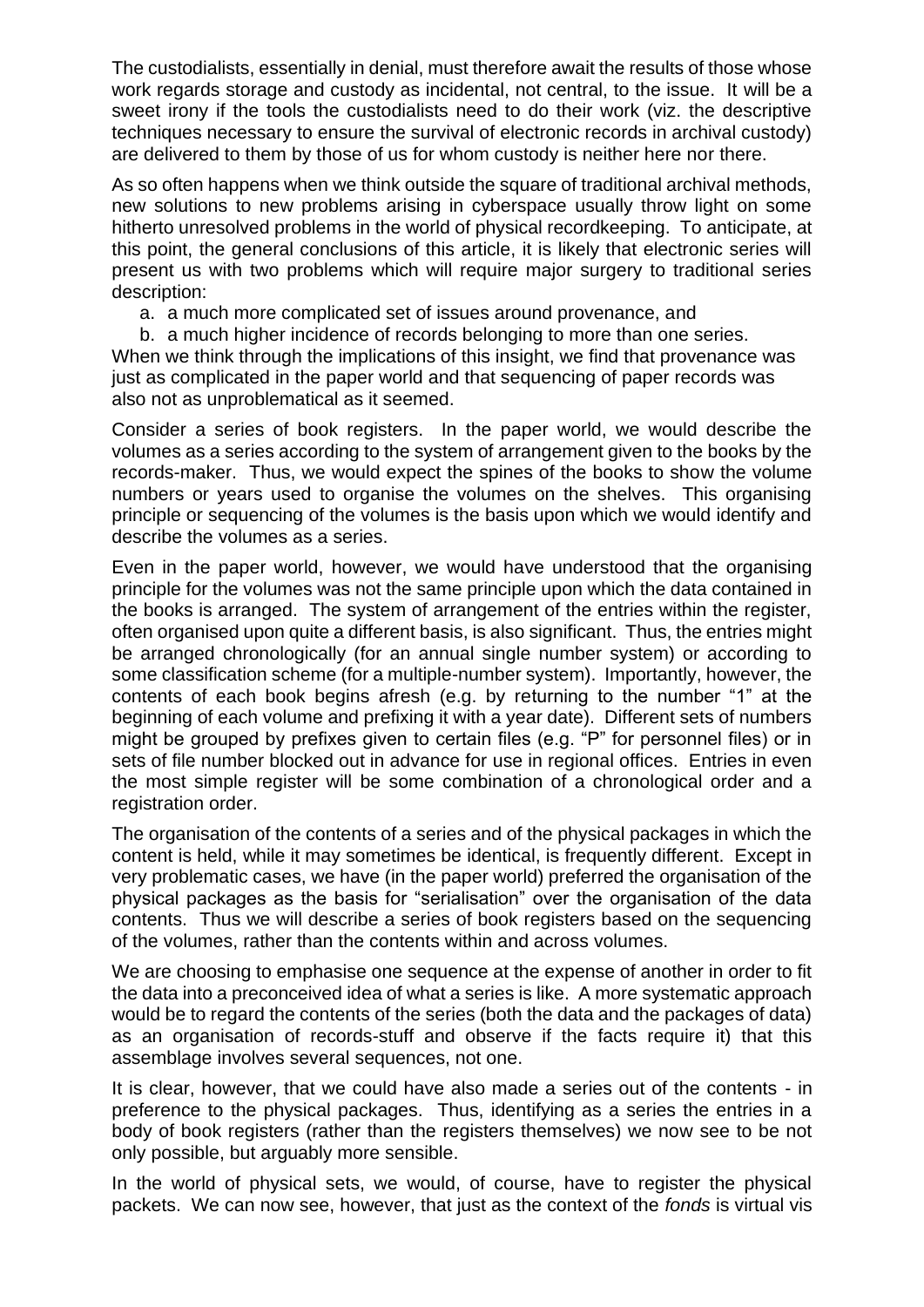a vis the physical series, so too the physical series could be treated as virtual vis a vis the data contained therein.

A nineteenth century docketing system employing top-numbering provides an even more obvious example. Each piece of incoming correspondence is registered and docketed. Outgoing replies would typically be copied into a letter book crossreferenced to the dockets using registers and indexes. The control records (registers and indexes) would be a guide to the physical location of each docket and the whereabouts of replies in the letter-book.

More importantly, however, these control records document sequencing of the records (for recordkeeping purposes) which is different from the order of the registration numbers. If you want to "assemble" a transactional record within this series it is necessary to use the control records to guide you to the disparate documents which make up the whole record.

New correspondence would be freshly registered and previous papers often attached (top-numbered) into the new docket. The removal of the old docket from its place in the sequence to be filed under the new number used to register subsequent business would be recorded in the register. Not all old dockets were top-numbered, however, some were simply cross-referenced and, in some cases, there is no evidence that a connection was ever made between two pieces of business. A complete transactional record does not exist in these systems except as a "view" provided by the operation of the system as a whole.







Archivists have the choice of registering as a series the sequence of registration numbers (1, 2, 3, etc) - many of which no longer exist because they have been topnumbered - or the sequence of top-numbered dockets (A, B, C, etc) – which has unexplainable gaps to someone unfamiliar with the process. Whichever is chosen, it will be seen that both sequences are relevant to construct both these and alternative views of the data.

It will be seen that the first physical manifestation of the correspondence with Jones will not be the first registration item (no. 2) nor the first index entry (linking nos 2 and 6) but rather the last docket into which letters from Jones were top-numbered (no. 9). As a recordkeeping system, it is necessary to document the organisation of data into four sequences (or series):

- 1. Registration order (1, 2, 3, etc.)
- 2. Transaction order (A, B, C, etc.)
- 3. Physical order (arrangement of surviving dockets)
- 4. Arrangement of entries in the letter books.

In addition, this system presents us with at least three other arrangements of data:

- 1. Arrangement of the registers themselves
- 2. Arrangement of the letter books
- 3. Arrangement of the index.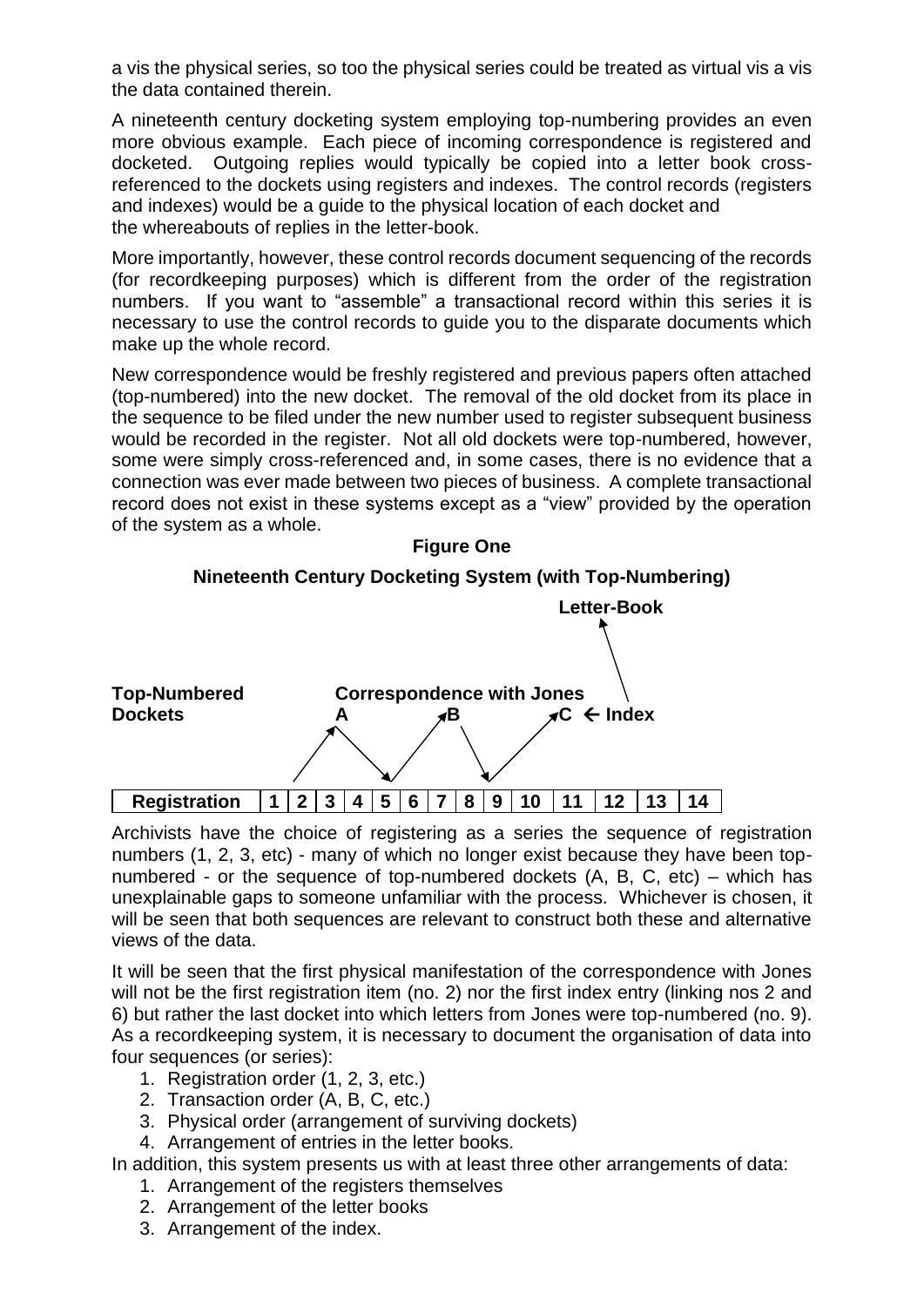It is also possible that the arrangement of entries within the Letter Books and the Index provide alternative arrangements. In all, this makes for a possible identification of 9 different sequences (or series) within this one recordkeeping system where, in the physical world, we would ordinarily only identify three (viz. the surviving dockets, the letter books, and the Index). I have long argued that the world of electronic recordkeeping should look to nineteenth century docketing systems for its model of how to organise electronic records, rather than the silly attempt to emulate files in cyberspace using "folders".

What files are good at, however, is representing business processes. Records are essentially the intersection of recordkeeping processes (e.g. filing rules) and business processes (e.g. classification rules). In Part 3, we will explore how this traditional exception of recordkeeping can be built upon to develop recordkeeping systems in cyberspace out of which electronic series really do emerge so that even a custodial archivist could describe them. In the meantime, however, it is necessary to dwell upon the limitations of current electronic recordkeeping systems in organising data into recognisable series.

Why is any of this important? If we did describe as series any convenient collection of data, what would be lost? The answer to that question, once appreciated, is shattering. The answer is: everything.

The rules of arrangement and description do not support data discovery. They support recordkeeping. Making and keeping evidence is the task of the recordkeeper. We do that by keeping the arrangement of the records as evidence of transaction and use. In order to describe an electronic series, even a custodialist must first find (in order to preserve) what the record-maker made. If we simply impose "series order" on records which never had that order to start with, then we are no better than the systematisers in reaction to whom our very profession was formed in the first place.

### **Behind the Looking Glass (or, Alice Doesn't Live Here Any More<sup>v</sup> )**

A series is identifiable by its structure and context. A recordkeeping system is compounded of series within a controlled workspace and is comprised of the elements of control and process. Two kinds of process are relevant : recordkeeping process(es) and business process(es).

In the traditional description, the provenance statement usually embodies the principal statement about context and is more or less synonymous with control (see Figure Two). There may be many actors in a complex process (including actors from outside the controlled workspace (i.e. from the environment) but it is the controller ('creator") of records of the process to which/whom primacy is given. In the physical world of paper records control and custody were closely linked. Recordeepers have been accustomed to dealing with situations in which control of recordkeeping processes and control of business processes have been more or less synonymous.

Most of these traditional assumptions are under threat in cyberspace. We can no longer assume that control of recordkeeping processes and control of business processes will synonymous. At the very least, statements of series creation/control will need to become more sophisticated to deal with this complexity. More profoundly, it is likely that documents will belong to more than one series within shared workspace.

Moreover, the possibilities which automated systems have for sequencing documentary traces in series reflecting simultaneously more than one evidential thread of action, almost certainly mean that a single documentary trace will need to be organised into more than one series even within the same span of control. This will be because the physical sequence no longer limits the links which can be established between one documentary trace and another within either recordkeeping or business processes.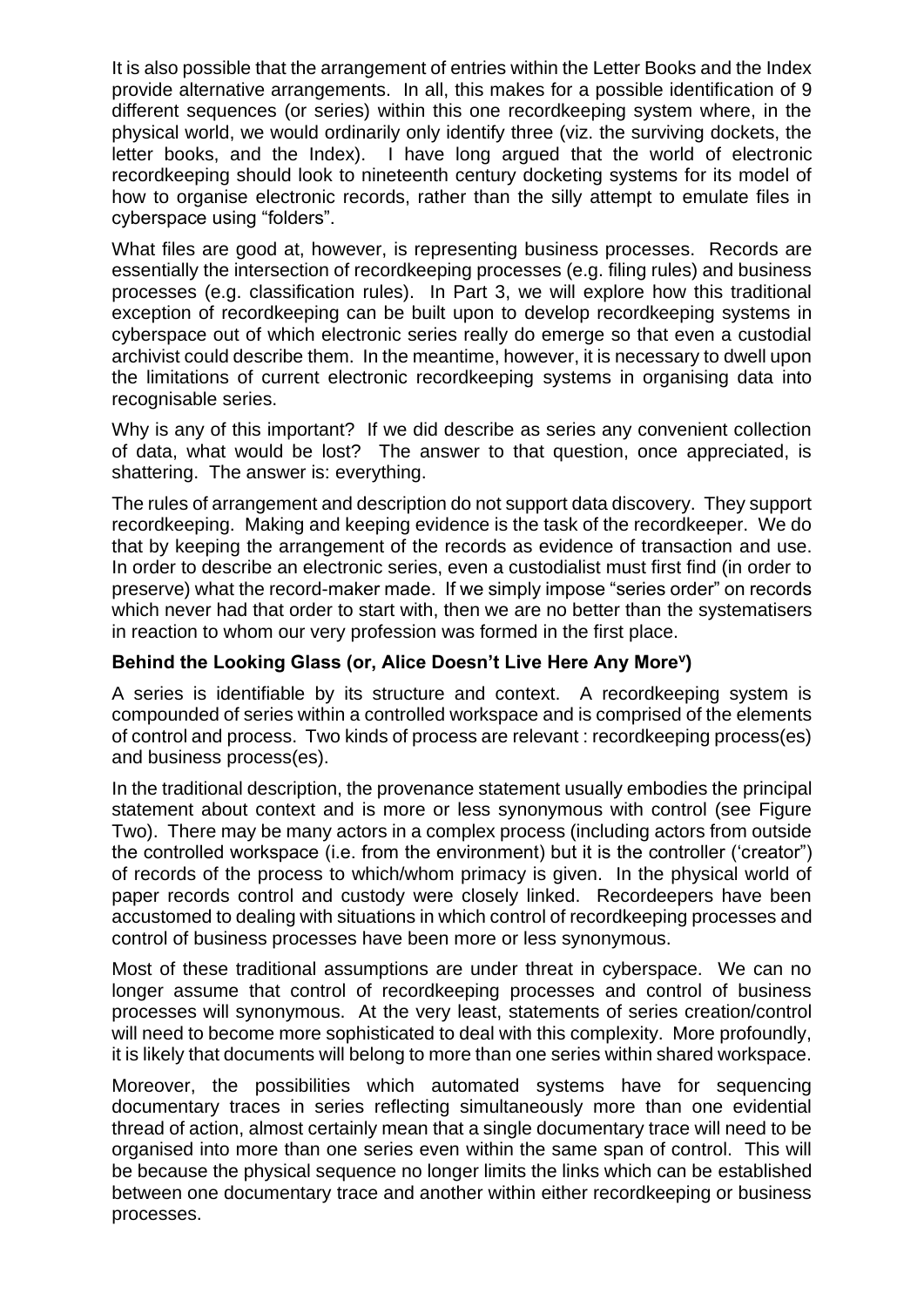These are *new* problems, in the sense that descriptive practice has not hitherto dealt with them very well. They are new problems because electronic recordkeeping has not yet developed the implementation strategies for dealing with the consequences.



**Figure Two**

In this regard, it is of paramount importance to understand that series description is not imposed upon records (electronic or otherwise). We do not organise records into series, rather they are records because they are being managed in series. If electronic recordkeeping is not organising documentary materials into series which capture and maintain their evidential value as records then we are simply confronted by a reality which defies us to apply our descriptive tools to it. Imply, if there are no series, there is nothing to describe.

Since electronic recordkeeping has so far developed only the most crude attempts to organise materials into sequences which fully satisfy the recordkeeping need for evidence, we can really only guess at what, in practice, will eventually be delivered to us for description. Many different implementations will be possible and we should rightly refrain from trying to predict what the market will eventually decide is the most effective and efficient way of going about it. We know, at least, that it will be materially differently from implementation strategies in the paper world.

What we can know now, in advance of a fully developed implementation model, is the theoretical basis upon which any successful implementation will have to be justified. A series of marbles drawn from a barrel is governed by probability theory; a series of species is governed by evolutionary theory; and a series of records is governed by recordkeeping theory.

A second key insight is that these problems are not really new. Compound processes in shared workspace may look like a novel situation create by the possibilities opened up by IT, but in fact it has been with us always. What we have hitherto regarded as a single workspace within a corporation has, in reality, been identical to the situation created by shared workspace in cyberspace. For "agency" in cyberspace read "business unit" or "actor" within a corporation and all of the issues are the same.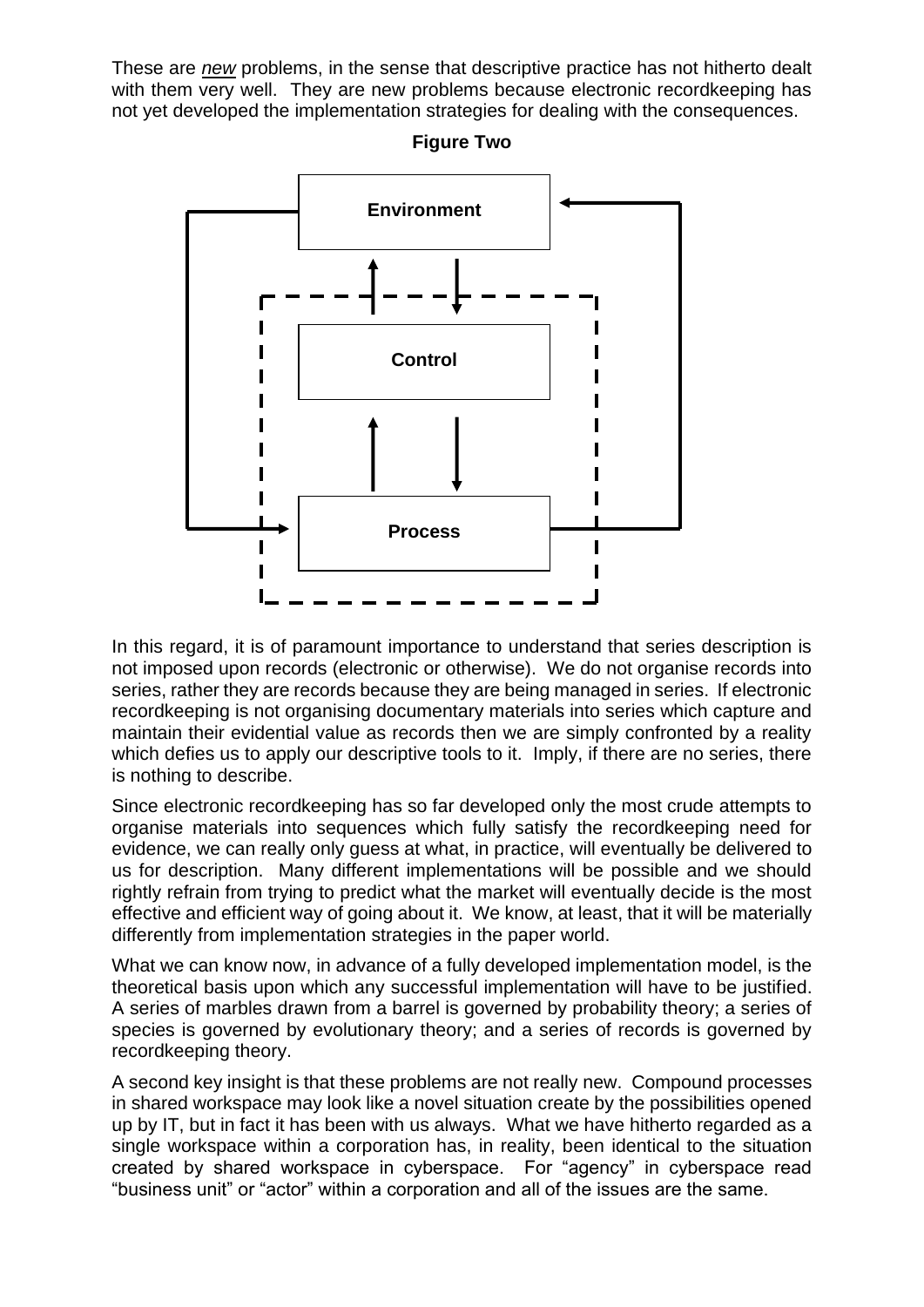That we have not dealt with these issues and the complexity they give rise to is the product, truly, of the limitations resulting from managing records physically. Nevertheless, they already exist. Within the records of a single corporation, the role of business units and officers definitely alters the provenance of records and dictates how documentary traces are organised. Traditional descriptive practice has ignored this complexity by assigning primacy to the corporation and assuming that the corporation exercised perfect control over the activity of business units and officers.

Our context statements have sometimes acknowledged and documented the different roles and activities of actors within the corporation but seldom to the extent of elevating them to the role of provenance. Even traditional provenance entities cannot be said to have been unproblematic. In order for a provenance statement to be effective, assumptions must be made about the role that provenance entity has in relation to the records in question. I have explored this issue in a preliminary way elsewhere<sup>vi</sup>. Almost completely unexplored is the related problem of the different ways in which a provenance statement (once correctly documented) can relate to a series (i.e. in how many different ways can a series be created and controlled?).

Similarly, in the paper world a single documentary trace can be seen to belong to more than one evidential sequence. Photocopying the same document to many files is one way of crudely doing this in the paper world. Ore sophisticated approaches employ relationships between documents and/or files to transfix the documentary trace of a single (transaction into more than one sequence. The entries in a letter book arrange the outgoing correspondence in a single evidential sequence (chronological) within a system which also incorporates the letter-copy into the (trans)actional record of which it is part.

We can analyse (and could have described) these and other complexities of context and structure already based simply on our experience of what has actually happened in the paper world in which wee are already familiar. It is possible, to foresee that the electronic world is going to raise similar complexities in ways which we will be unable to avoid.

If we had dealt with these issues in physical space, we would now have some solutions. We would see, for example, that a file is both a sub-series and an item. We would recognise that a single documentary trace on a file belongs simultaneously to at least two series : the file itself and the series to which the file belongs.

Until the world of electronic recordkeeping actually delivers robust series of electronic records for us to describe, we will have to keep guessing what they will look like. We can, however, as an exercise in pure theory, articulate how they will need to be described.

# **Some Modest Proposals (or, You Can Get There from Herevii)**

Two of the chief characteristics of a series (whether in a traditional or an electronic environment) will be provenance and structure. The fifth file opened in 1990 by Agency X dealing with "general correspondence" can be usefully described as Item 1990/5 of the General Correspondence Files of Agency X.It is perfectly possible to imagine, within the data model we are developing for implementation of the Australian ("series") System, how series of electronic records could be derived. The model we will use to demonstrate this has (or will be) outlined in greater detail elsewhere (**Figure Three**).

The entities outlined in **Figure Three** can all fit the SPIRT Project's RKMS Model for metadata. In the electronic world, the provenance of a series will be less likely to be a structural entity (agency, business unit, section, officer) as a span of control or responsibility for an activity - a set of (trans)actions. This responsibility may correspond neatly with the organisational divisions within which they were traditionally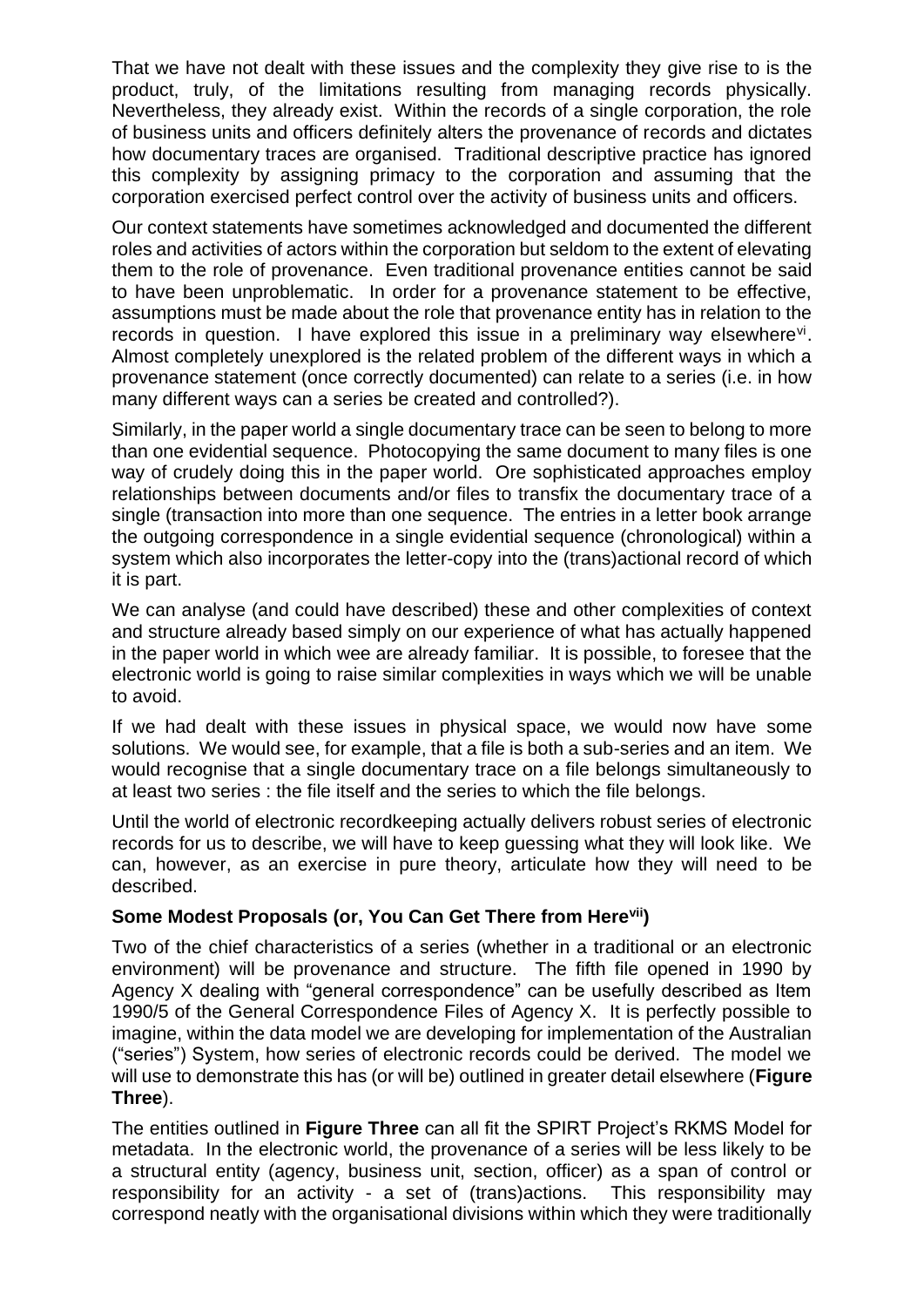assigned in the paper world, but increasingly they are likely to take the form of socalled compound-transactions within "shared workspace".



Moreover, a single act may well form part of several (trans)actional sequences – just as a single (trans)action may belong to several activity sequences. Thus, a single record item may be simultaneously part of more than one "series". To deal with this, it will be necessary to document recordkeeping systems as an entity at the series level (perhaps treating activity- and action-based sequences as *sous-series*).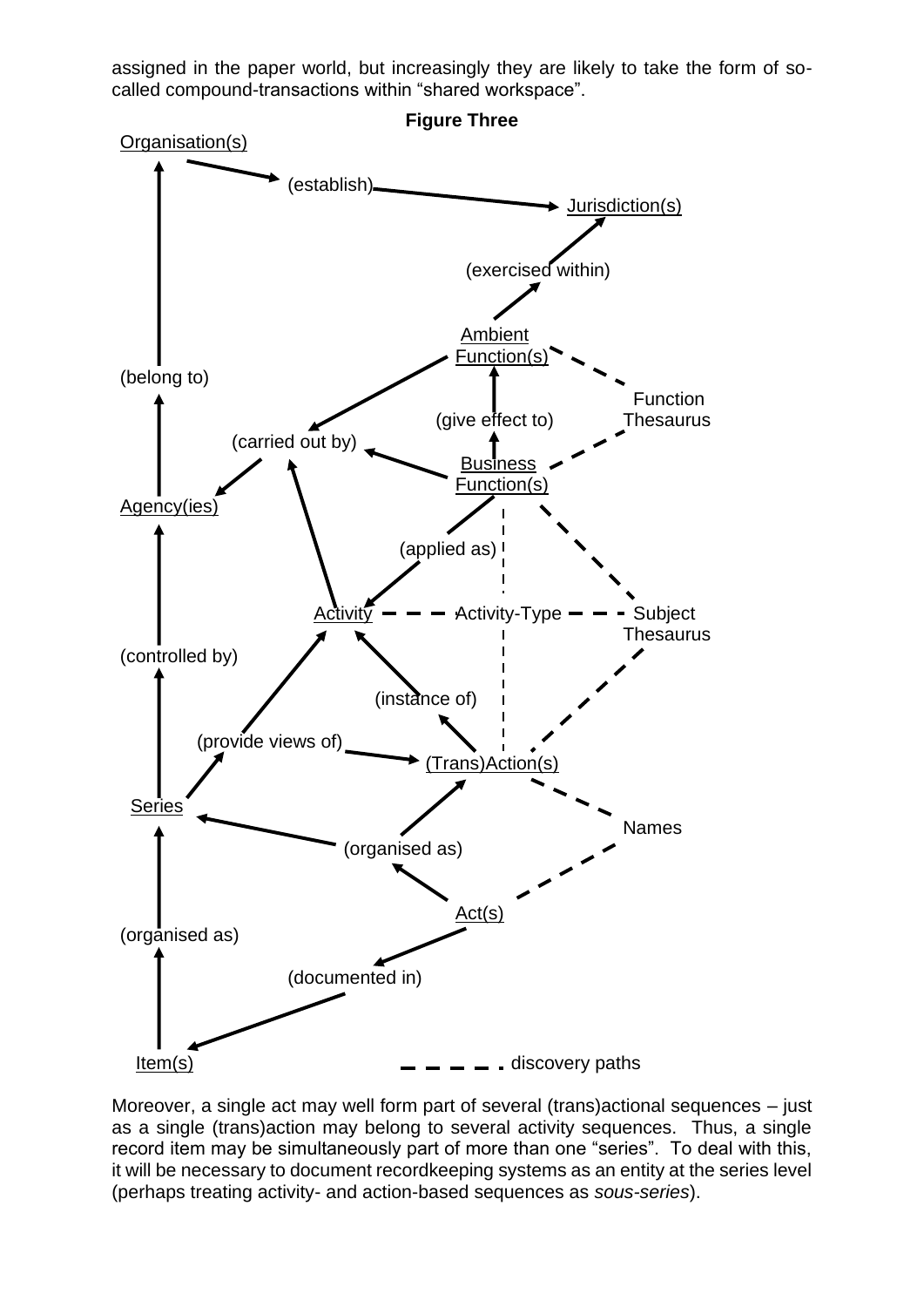We should begin by recognising that the issues of sequencing which give rise to the "problem" of describing electronic series always existed in the paper world, but that they were suppressed by the limitations of the physical world.

Records are the result of the intersection of two related processes – business processes and recordkeeping processes. Physical records represent a triumph of recordkeeping process over business process. Records are organised systematically into sequences if filing which approximate or relate to concepts in the business process. Thus, a file represents an instance of a series of transactions belonging to a class of similar transactions. A class of similar transactions is equivalent to an "activity" in **Figure Three**.

In the paper world an "activity" component of a filing system represented the recordkeeper's attempt to classify records into surrogates for business processes. Accordingly, a recordkeeper maintains a severe distinction between the classification scheme (recordkeeping metadata) and the subject index (discovery metadata). The classification organises material into recordkeeping structure and the subject index enables retrieval of information from the records.

Information about "buildings", for example, might be found throughout the records.

Documents filed in sequence on a file thus classified :

5.0.0 Accommodation 5.1.0 ----: Buildings 5.1.1 ----: ----: Leases 5.1.1/1 ----: ----: ----: 24 Reilly St, Auckland

provide an evidential record of a sequence of transactions relating to the leasing of the property in question from which meaning is derived not simply from the informational content of each document, but also from their accumulation together. A sequence of documents relating to transactions documenting leasing arrangements for that property would, typically, be found on file 5.1.1/1, in a chronological sequence which would be expected to place documents in the successive order in which they were created. The documents would be fastened by a split-pin (or tie-tight).

This sequence of documents constituted a sub-series. The file itself would ordinarily be placed inside classification system which would facilitate discovery and make connections with other files representing other views of the activities of the business more or less closely related to the transaction(s) documented on the file. Although the sub-series (the file) and the series each reflect important aspects of business process, their primary orientation is towards a recordkeeping process (i.e. classification, registering, filing, and indexing).

The first response of the electronic world has been to replicate within electronic records management systems a virtual equivalent of the file" – i.e. the ubiquitous virtual folders. As argued above, a more appropriate model would be found in docketing systems. Both folders and files, however, involve thinking about electronic records as if they were still constrained by the limitations of physical space. We seem unable to imagine the sequencing requirements for electronic records (upon which the reality of electronic series will be founded) – like our forefathers were unable to think of motor cars except as horseless carriages.

Although the real world doers not yet provide us with example of sequencing solutions (electronic series) which properly utilise the potentialities of the technology, it is easy enough to imagine what they will be like. It is already clear that recordkeeping will demand the documentation of Acts (see Figure Three). These Acts will belong in sequences reflecting the manifold views of that Act made possible by its location within a contextual network of relationships with (trans)actions and the activities from which they derive.